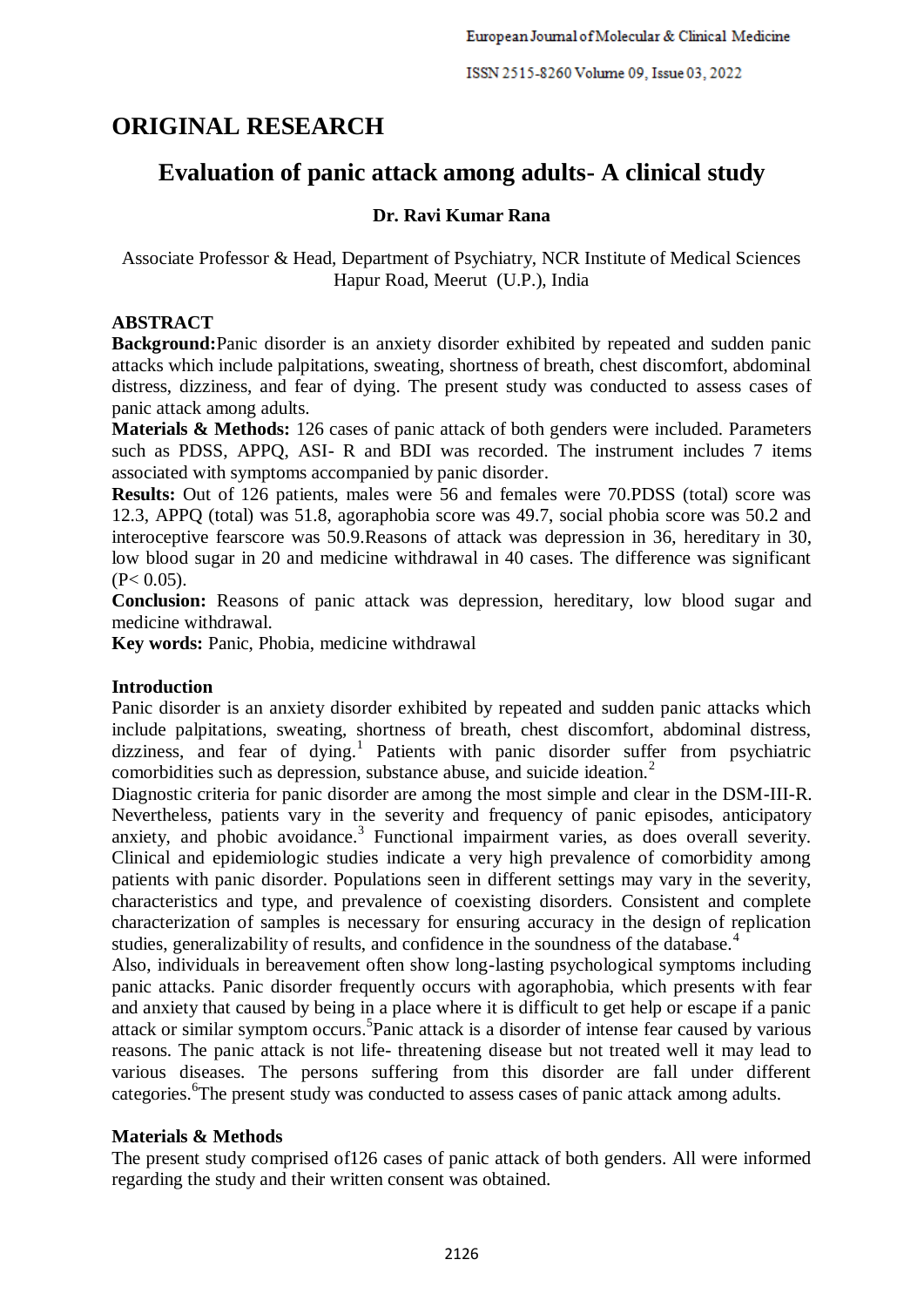#### ISSN 2515-8260 Volume 09, Issue 03, 2022

Data such as name, age, gender etc was recorded. Parameters such as PDSS, APPQ, ASI- R and BDI was recorded.The instrument includes 7 items associated with symptoms accompanied by panic disorder. Results thus obtained were subjected to statistical analysis. P value less than 0.05 was considered significant.

# **Results**

#### **Table I Distribution of patients**

| <b>Total-126</b> |              |                |  |
|------------------|--------------|----------------|--|
| Gender           | <b>Males</b> | <b>Females</b> |  |
| Number           | СO           | '∪             |  |

Table I shows that out of 126patients, males were 56 and females were 70.

### **Table II Assessment of parameters**

| <b>Parameters</b>  | <b>Mean</b> |
|--------------------|-------------|
| PDSS (total)       | 12.3        |
| APPQ (total)       | 51.8        |
| Agoraphobia        | 49.7        |
| Social phobia      | 50.2        |
| Interoceptive fear | 50.9        |

Table II, graph I shows that PDSS (total) score was12.3, APPQ (total) was 51.8, agoraphobia score was 49.7, social phobia score was 50.2 and interoceptive fear score was 50.9.

#### **Graph IAssessment of parameters**

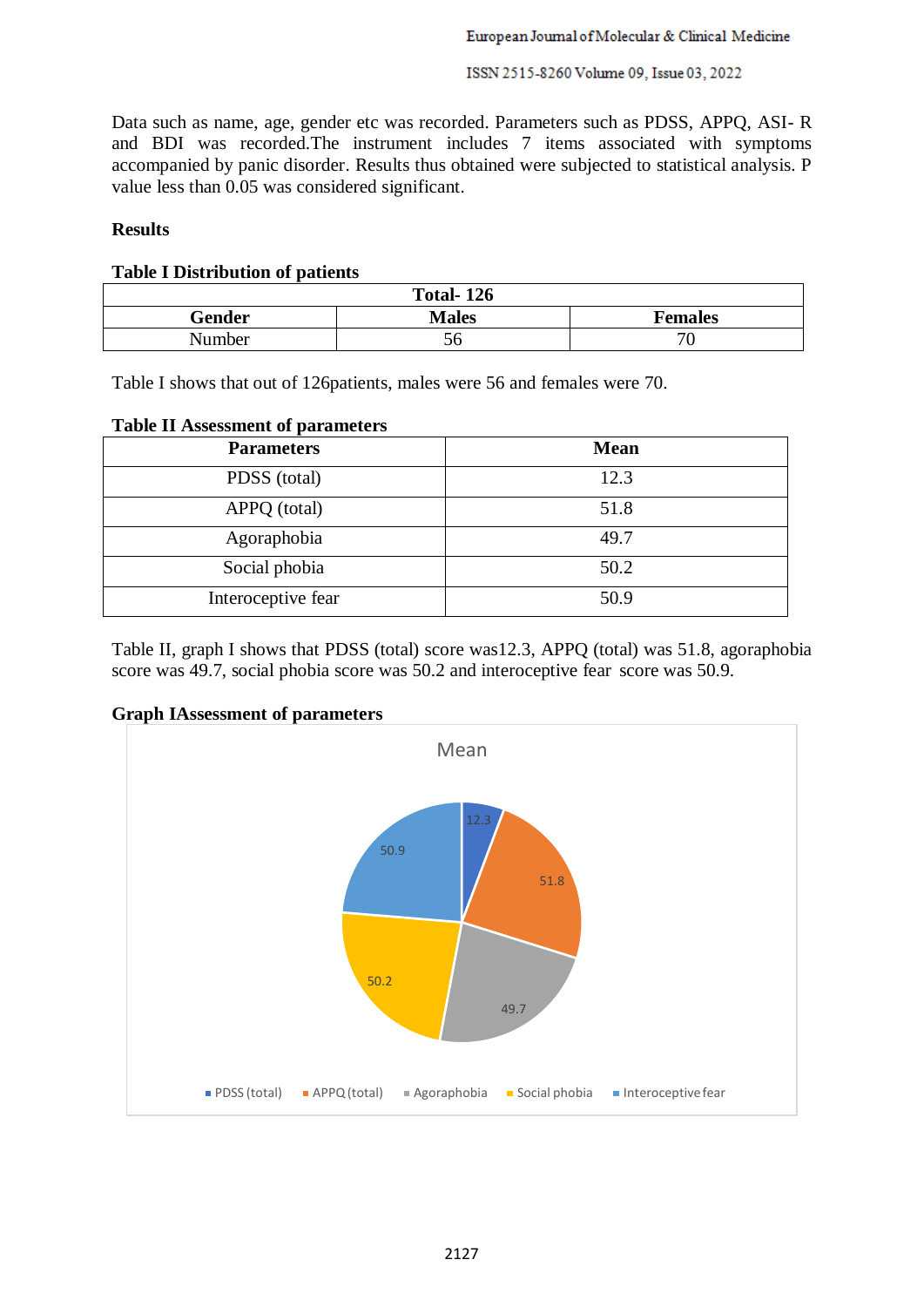ISSN 2515-8260 Volume 09, Issue 03, 2022

| <b>Reasons</b>      | <b>Number</b> | P value |
|---------------------|---------------|---------|
| Depression          |               |         |
| Hereditary          |               |         |
| Low blood sugar     |               |         |
| Medicine withdrawal |               |         |

#### **Table III Reasons of panic attack**

Table III, graph II shows that reasons of attack was depression in 36, hereditary in 30, low blood sugar in 20 and medicine withdrawal in 40 cases. The difference was significant (P< 0.05).

**Graph IIReasons of panic attack**



# **Discussion**

The Panic attack occurs due to the frightening event happened in the person life. Panic disorder is nothing but the panic attack which is occurring frequently.<sup>7</sup>Patients with bronchial asthma are taken for study. The work has limitation that panic disorder persons with Psychiatry comorbidities are not analysed.<sup>8</sup> Anxietydisorder is a minor mental disorder in comparison with major mental disorder like schizophrenia.<sup>4</sup> The Patient with Panic attack symptoms reports low energy level, sleeplessness and moodiness even though the person is non-alcoholic. <sup>9</sup>The use of antidepressant together with benzodiazepines will lead to rapid recovery from panic attack. In addition to medicine phycho therapy also plays an important role in the treatment.<sup>10</sup>The present study was conducted to assess cases of panic attack among adults.

We found that out of 126 patients, males were 56 and females were 70. Kessler et  $al<sup>11</sup>$  found that lifetime prevalence estimates are 22.7% for isolated panic without AG (PA only), 0.8% for PA with AG without PD (PA-AG), 3.7% for PD without AG (PD only), and 1.1% for PD with AG (PD-AG). Persistence, lifetime number of attacks, and number of years with attacks increase monotonically across these 4 subgroups. All 4 subgroups are significantly comorbid with other lifetime DSM-IV disorders, with the highest odds for PD-AG and the lowest for PA only. Scores on the Panic Disorder Severity Scale are also highest for PD-AG (86.3% moderate or severe) and lowest for PA only (6.7% moderate or severe). Agoraphobia is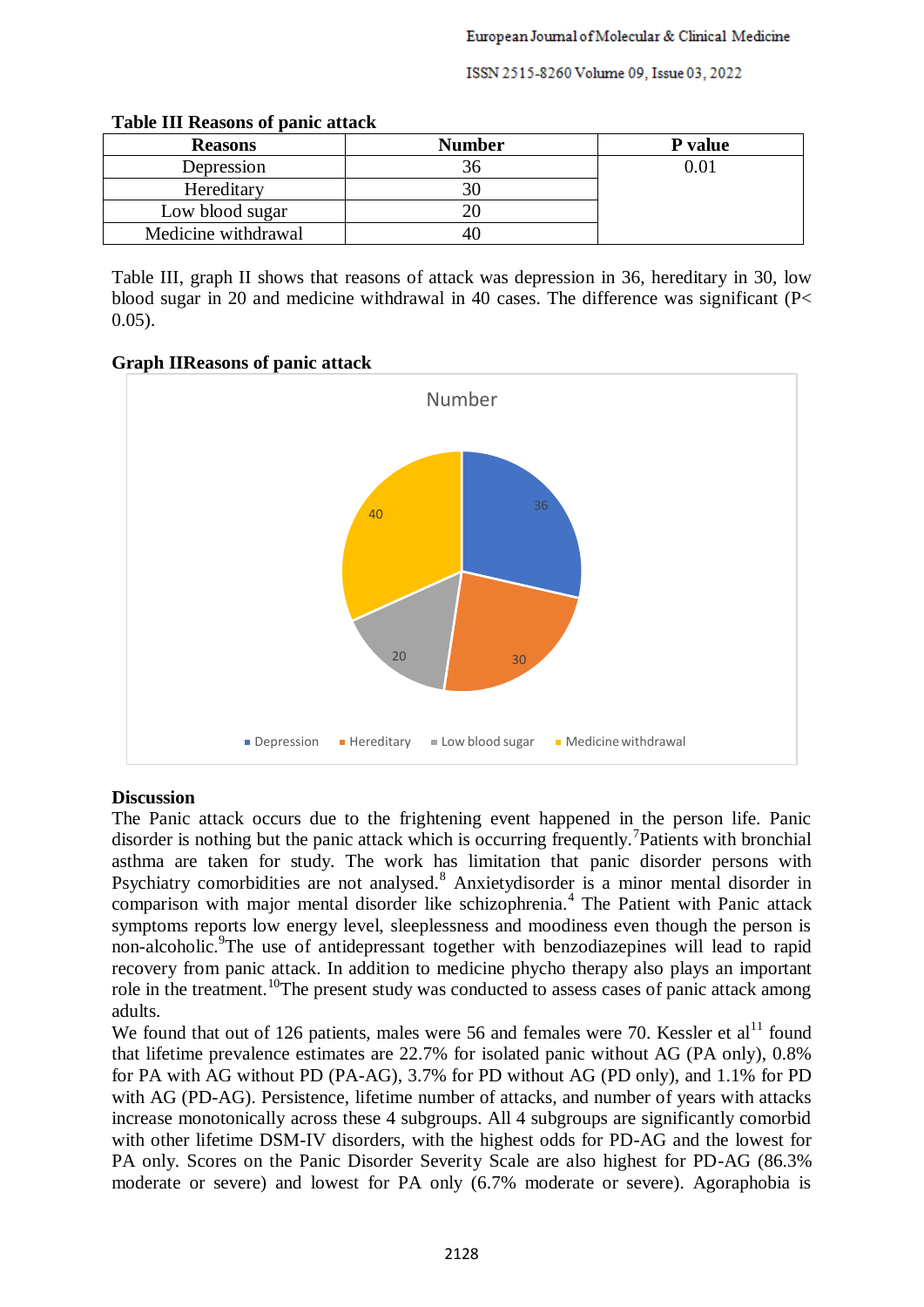associated with substantial severity, impairment, and comorbidity. Lifetime treatment is high (from 96.1% for PD-AG to 61.1% for PA only), but 12-month treatment meeting published treatment guidelines is low (from 54.9% for PD-AG to 18.2% for PA only).

We found that PDSS (total) score was 12.3, APPQ (total) was 51.8, agoraphobia score was 49.7, social phobia score was 50.2 and interoceptive fearscore was 50.9.Reasons of attack was depression in 36, hereditary in 30, low blood sugar in 20 and medicine withdrawal in 40 cases. Shin et al<sup>12</sup> included 87 patients with panic disorder which were divided into two groups depending on the presence of agoraphobia: patients with agoraphobia (PDA, n=41) and patients without agoraphobia (PD, n=46). Agoraphobia subscale score of the Albany Panic and Phobia Questionnaire was used to identify correlations between agoraphobia and panic and affective symptoms. The PDA group showed more severe panic and affective symptoms than the PD group. Patients with PDA were more likely to be younger at the age of onset, take benzodiazepines for longer durations, and be treated with antipsychotics augmentation. Agoraphobia subscale was associated with panic symptoms, depression, anxiety, and the duration of benzodiazepines use. The findings suggest that patients with PDA experienced more severe panic symptoms, more profound psychiatric comorbidity, and worse illness progression than those with PD.

Brook et al<sup>13</sup> reported that 35% of patients with PDA took BZD whereas only 8% of patient with PD were prescribed BZD. Tiller also reported that doses of BZD and antidepressants to alleviate symptoms in patients with PDA were higher than those for patients with PD only. Antipsychotic augmentation for the treatment of panic disorder in relation with agoraphobia has not been reported previously. Evidence supported that antidepressants augmented with atypical antipsychotics could result in a superior therapeutic effect than antidepressant monotherapy for treatment-resistant panic disorder.

### **Conclusion**

Authors found that reasons of panic attack was depression, hereditary, low blood sugar and medicine withdrawal.

# **References**

1. Kim JBJC. A comparison study between panic disorder with agoraphobia and panic disorder without agoraphobia. J Korean SocBiolTher Psychiatry 1998;4:196–203.

2. Asmundson GJ, Taylor S, Smits AJ, et al. Panic disorders and agoraphobia: An overview and commentary on DSM-5 changes. Depress Anxiety 2014;31:480–6.

3. Han K, Lim J, Min B, et al. Korean MMPI-2 standardization study. Korean J ClinPsychol 2006;25:533–64.

4. Oh SH, Oh KS, Lee KU, et al. In-depth investigation for prescribing trends of benzodiazepines in South Korea. Int J ClinPharmacolTher 2014;52:460–70.

5. Inoue K, Kaiya H, Hara N, et al. A discussion of various aspects of panic disorder depending on presence or absence of agoraphobia.Compr Psychiatry 2016;69:132–5.

6. Garvey MJ, Tuason V. The relationship of panic disorder to agoraphobia.Compr Psychiatry 1984;25:529–31.

7. Clum GA, Knowles SL. Why do some people with panic disorders become avoidant? A review.ClinPsychol Rev 1991;11:295–313.

8. Noyes R, Crowe RR, Harris EL, et al. Relationship between panic disorder and agoraphobia: a family study. Arch Gen Psychiatry 1986;43:227–32.

9. Maier W, Roth M, Buller R, et al. Agoraphobia in panic disorder: an indicator of the severity of panic disorder or a distinct diagnostic entity? Psychiatr Ann 1991;21:374–81.